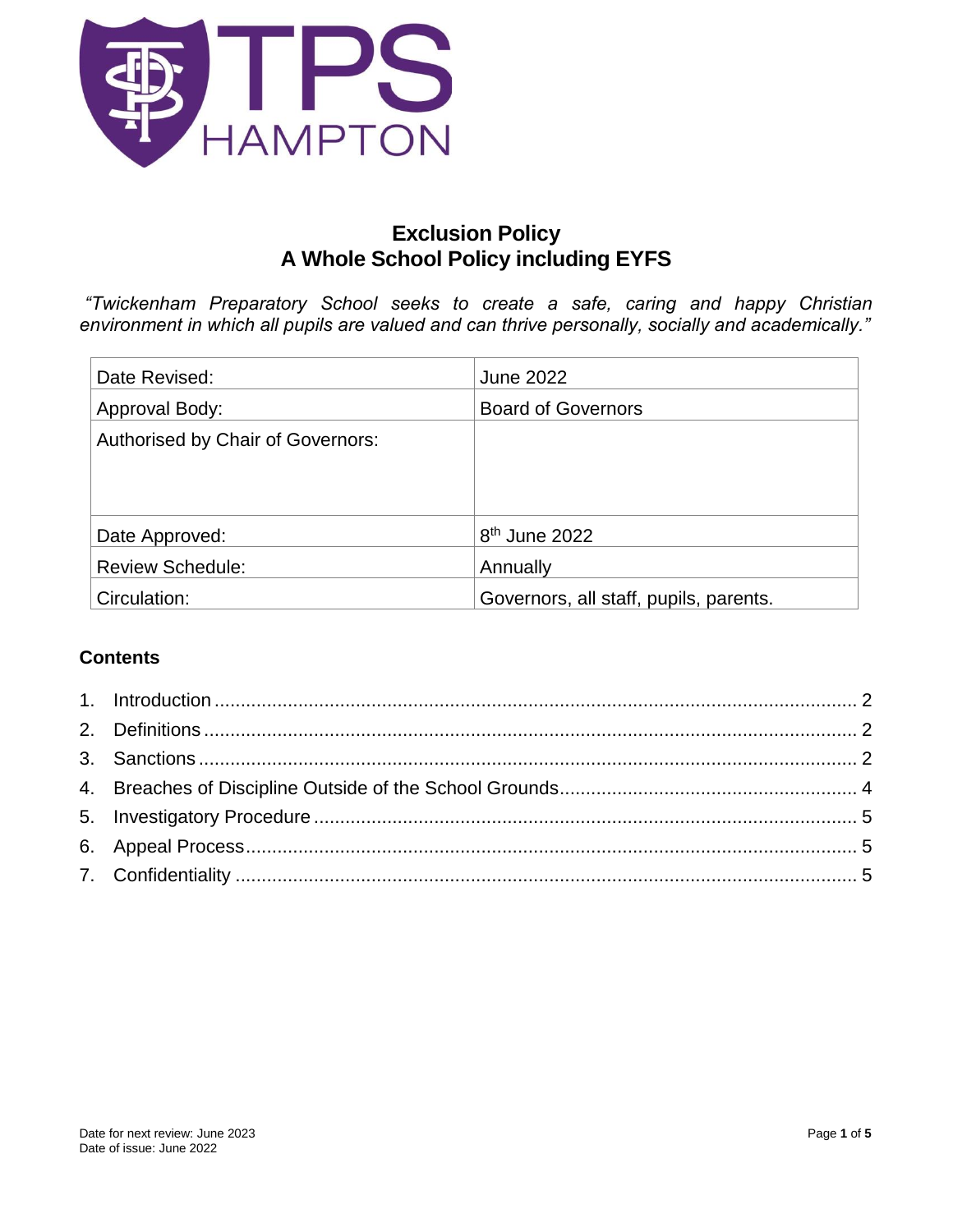#### <span id="page-1-0"></span>**1. Introduction**

Twickenham Preparatory School ("the School") aims to encourage pupils to adopt the highest standards of behaviour, principles and moral standards and to respect the ethos of the School.

This policy contains guidelines, explaining the processes to be followed in the case of a serious breach of discipline/misconduct by a pupil, a consequence of which could result in a temporary or permanent exclusion from the School. The policy applies to all pupils at the School but does not cover cases when a pupil has to leave because of ill-health, nonpayment of fees, or withdrawal by his/her parents.

The aims of this policy are to:

- Support the School's Behaviour Management Policy
- Ensure procedural fairness and natural justice
- Promote co-operation between the School and parents, when it is necessary for the School that a pupil is to leave earlier than expected.

## <span id="page-1-1"></span>**2. Definitions**

Reference to the following is made throughout this policy and is defined as follows:

- **Temporary exclusion:** Where a pupil is sent home for a prescribed period, either to facilitate an investigation or as a sanction in its own right
- **Permanent exclusion:** Where a pupil has been permanently dismissed from the School following formally recorded, serious misconduct
- **Required removal:** Where a pupil has been required to leave the School, but without the stigma of permanent exclusion.

#### <span id="page-1-2"></span>**3. Sanctions**

When misbehaviour is identified, sanctions are implemented in line with the School's Behaviour Management Policy. The vast majority of disciplinary offences committed by pupils at the School can be adequately dealt with using the Behaviour Management Policy, which should be read in conjunction with this policy.

In the event that a pupil's behaviour is sufficiently serious or persistent, it may be necessary to exclude a pupil from the School. That exclusion may be temporary or permanent.

#### **3.1 Temporary Exclusion**

The Headmaster may temporarily suspend a pupil, for a limited period of time in accordance with this policy.

If temporary exclusion proves ineffective, or the misbehaviour is serious, the School may deem it necessary to permanently exclude the pupil, or to require him/her to be withdrawn in accordance with this policy.

#### **3.2 Permanent Exclusion**

Permanent exclusion is reserved for the most serious breaches of discipline/misconduct. A non-exhaustive list of behaviours that could result in permanent exclusion or required removal includes the following: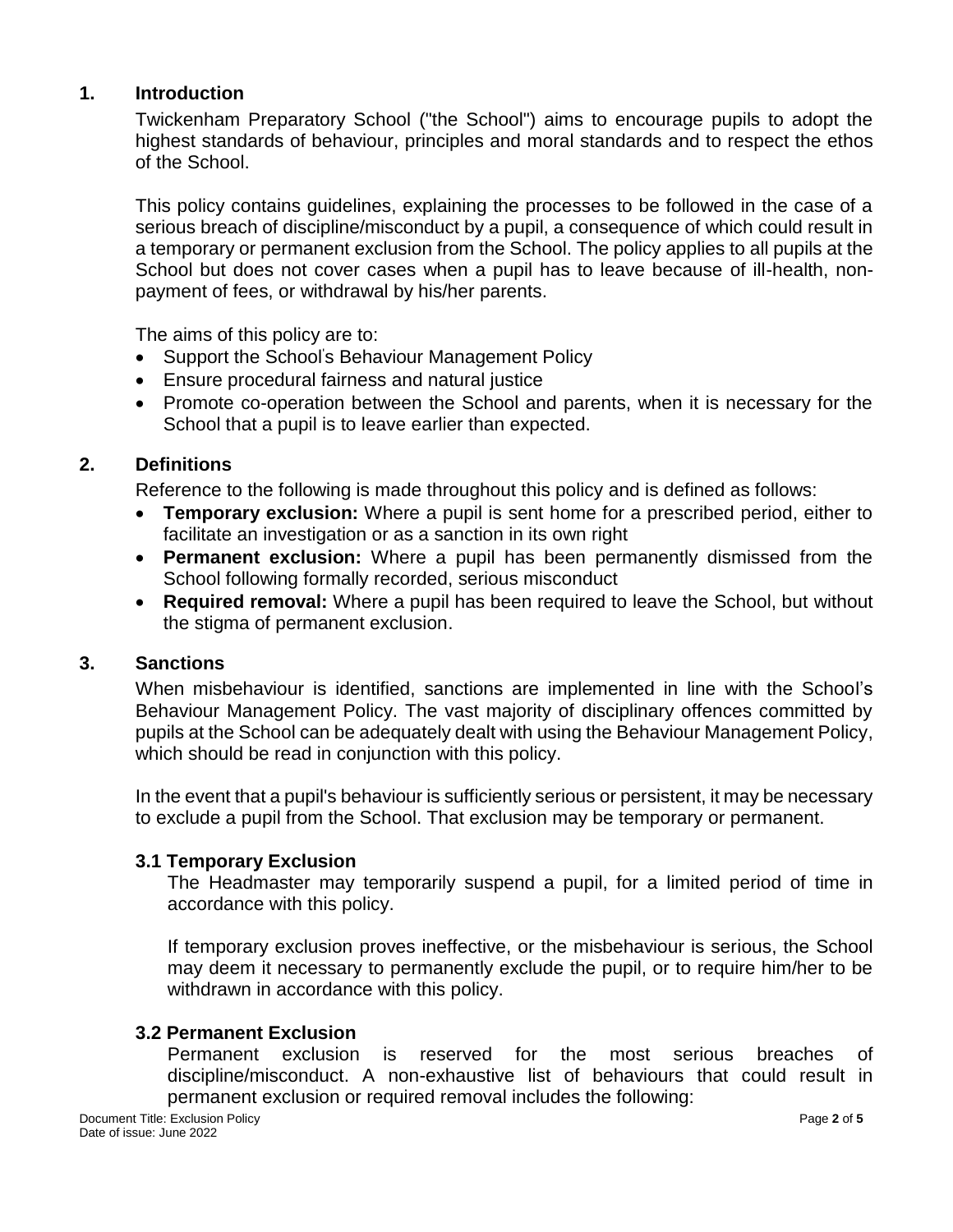- Physical assault against pupils or adults
- Behaviour which puts the safety of the pupil, or any other person, in jeopardy
- Verbal abuse/threatening behaviour against pupils or adults
- Bullying (including cyber-bullying), in accordance with the School's Anti-Bullying **Policy**
- Committing a criminal offence
- Fighting
- Abuse on the grounds of race, sex, sexual orientation, religion/belief, disability, special education needs or any form of unlawful discrimination
- Sexual harassment or misconduct, including youth produced sexual imagery
- Tobacco, drug and alcohol misuse (including supply/possession/use)
- Wilful damage to property
- Vandalism or computer hacking
- Theft or unauthorised possession of any property belonging to the School, another pupil, or a member of staff
- Bringing illegal, inappropriate, or dangerous items into school, such as: drugs, weapons, firearms or pornographic material
- Persistent disruptive behaviour or serious breaches of the School's Behaviour Management Policy or School's Rules and Guidelines
- Misconduct which adversely affects or is likely to adversely affect the welfare of a member or members of the School community
- Other serious misconduct (on or off the school premises) which actually, or potentially, or indirectly, brings the School into disrepute or damages its reputation.

A permanent exclusion may also be imposed by the School as a sanction for a series of more minor misdemeanours.

# **3.3 Required Removal**

The School may require the removal of a pupil when, in the opinion of the Headmaster, there has been a breakdown of the relationship between the pupil and/or parent(s) and the School. This may arise through:

- A breakdown of trust between the School and the parent(s). A non-exhaustive list of the sorts of behaviour that could merit required removal of a pupil on the grounds of unreasonable parental behaviour includes the following:
	- o Treating the School or a member of staff unreasonably
	- o Making a malicious allegation about a member of staff or the School
	- o Communicating with the School in person or in writing (directly or indirectly), in a manner which is deemed voluminous, and/or relentless, and/or confrontational, and/or unreasonable, and/or overly aggressive
	- o Behaving in a manner which adversely affects (or in a manner which is likely to adversely affect) the welfare of a member or members of the School community
	- $\circ$  Behaving in a manner which brings (or is likely to bring) the School into disrepute
	- o Behaving in a manner which adversely affects (or in a manner which is likely to adversely affect) a pupil's progress at the School
	- o Breaching the School's Terms and Conditions (Parent Contract).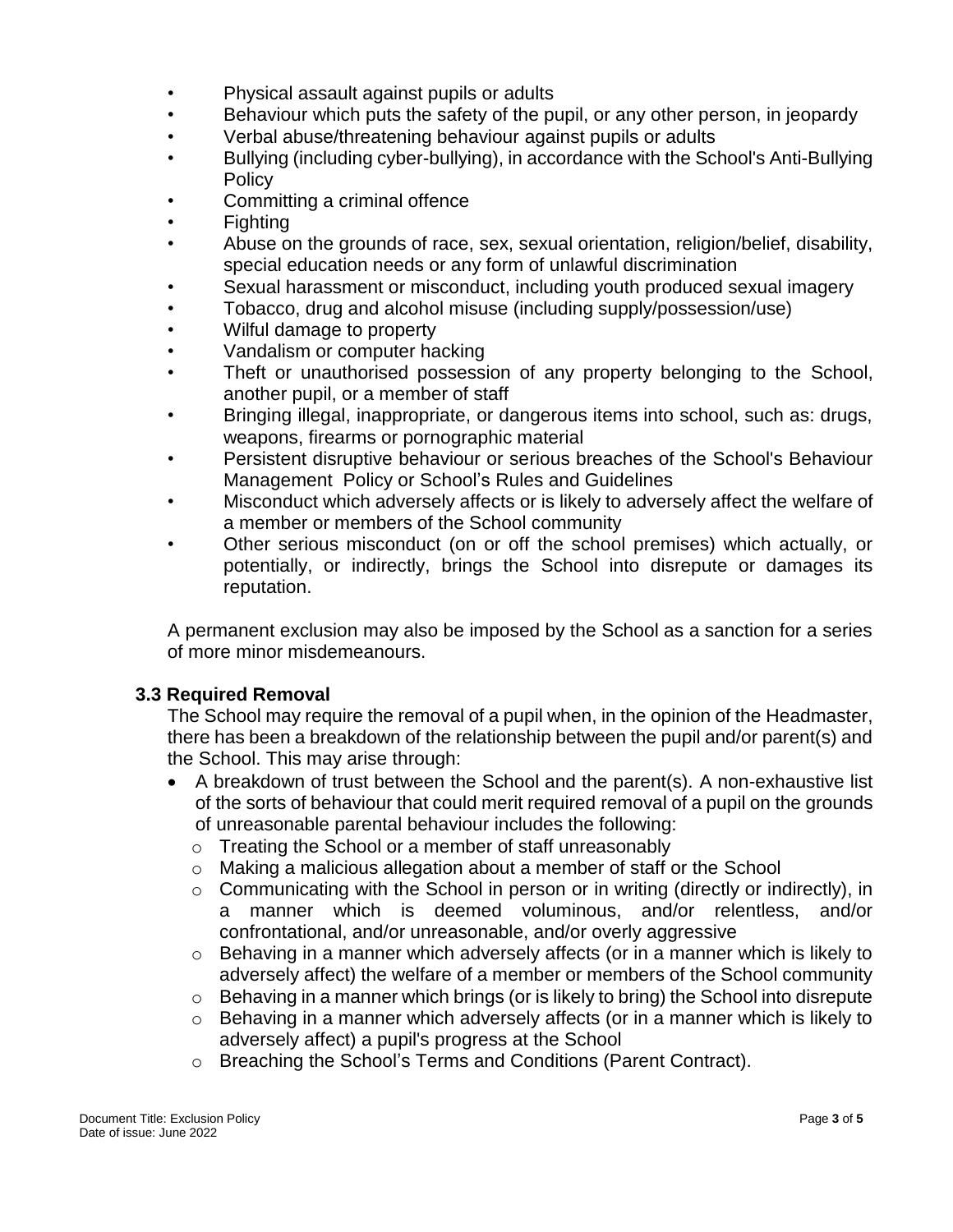The School reserves the right to impose sanctions for parental behaviour falling short of required removal, including but not limited to placing restrictions on a parent's access to School/School events, communications with the School and/or the imposition of a warning (up to and including a final written warning).

- A breakdown of trust between the School and the pupil. This may manifest itself in a number of ways, including:
	- o Persistent misconduct such as unauthorised absence from school
	- $\circ$  When a pupil has brought a malicious or unjustified allegation against a member of staff and where there are reasonable grounds that this may happen again in the future
- Other circumstances where the Headmaster (after appropriate consultation) is satisfied that it is not in the best interests of the pupil, or of the School, that the pupil remains at the School.

## <span id="page-3-0"></span>**4. Breaches of Discipline Outside of the School Grounds**

The School takes the conduct of its pupils outside of school grounds extremely seriously. A pupil's misbehaviour outside of school can be damaging to the reputation of both the pupil and the School, and the School may discipline pupils for misbehaviour outside of school premises, in accordance with the provisions of its Behaviour Management Policy, to the extent that it is reasonable to do so.

Where a serious incident is reported to the School of a pupil's poor behaviour outside of the school grounds, the School will follow the investigation procedure set out in this policy. In any event, whether the misbehaviour is a serious or minor incident, the School will take an evidence-based approach and may talk to witnesses before identifying further action and any sanctions required for such behaviour.

This may apply in the following circumstances:

- Misbehaviour when the pupil is:
	- o Taking part in any activity organised by the School, or related to the School
	- o Travelling to and from school
	- o Wearing school uniform
	- o In some other way identifiable as a pupil of the School.
- Misbehaviour at any time, whether or not the conditions above apply, that:
	- o Could have repercussions for the orderly running of the School
	- o Poses a threat to another pupil or member of the public
	- o Could adversely affect the reputation of the School.

In all cases, the above misbehaviour would apply whether it took place in person, over the telephone or online (including on social media).

In all cases, the member of staff may only discipline the pupil when on school premises (or elsewhere, where the pupil is under the supervision of that member of staff).